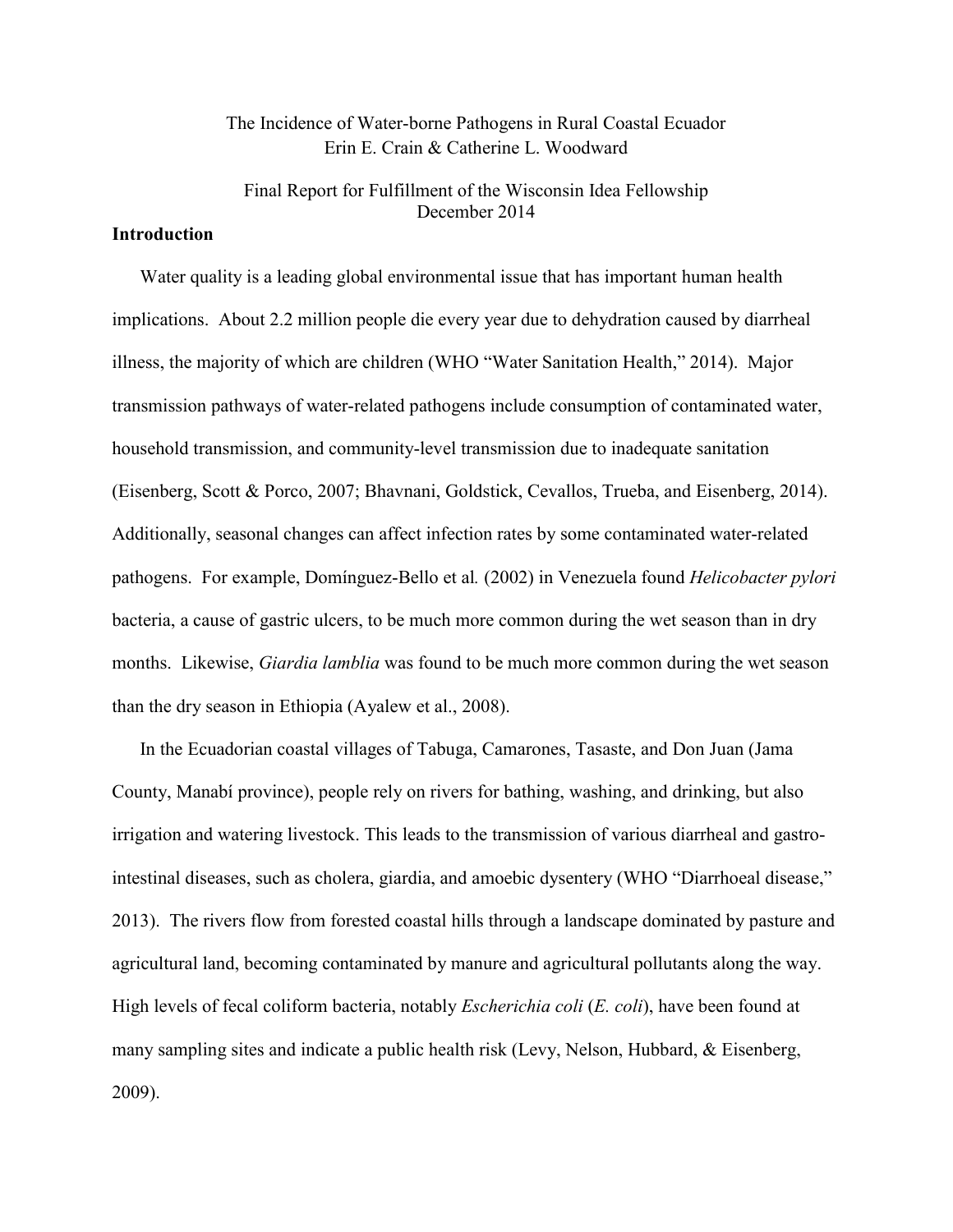The first goal of this project was to strengthen local capacity for water quality monitoring. The second objective was to gather information on preventable water-borne diseases from healthcare providers in the regional hospital in Jama and to assess their incidence in order to effectively educate local communities on water-related health risks and their prevention. My community partner is the Ceiba Foundation for Tropical Conservation, a U.S. non-profit organization based in Ecuador that has been working in Jama County since 2000. My mentor, Dr. Catherine Woodward, is the current president and co-founder of the Ceiba Foundation. Ceiba focuses on the conservation and rehabilitation of tropical forests and involves local people and U.S. students and volunteers in habitat protection, environmental education, and research. In 2004, Ceiba established the Lalo Loor reserve near Tabuga on Ecuador's Pacific coast to protect highly threatened tropical dry forest habitat. Deforestation has reduced forest cover in this area by 98% and caused reductions in stream flow and water quality (Dodson & Gentry, 1998; C. Woodward, personal communication, January-June, 2014). In 2011, Ceiba initiated a citizenscience water monitoring project in Jama County (based on UW-Extension and the Wisconsin DNR's Water Action Volunteers) aimed at collecting data and educating local communities about the links between land use, water quality, and human health. The long-term intended impact of this project was to maintain and improve the ongoing water quality monitoring, which will benefit the local communities through continued education in monitoring water quality so they will have the power to improve water quality and to detect and prevent health risks.

#### **Methods**

Jama County is located on the Pacific Coast in the Manabí province of Ecuador. Western Ecuador has a distinct dry season from about June to November and a wet season from about December through May. According to the 2010 Ecuador census, Jama County has a population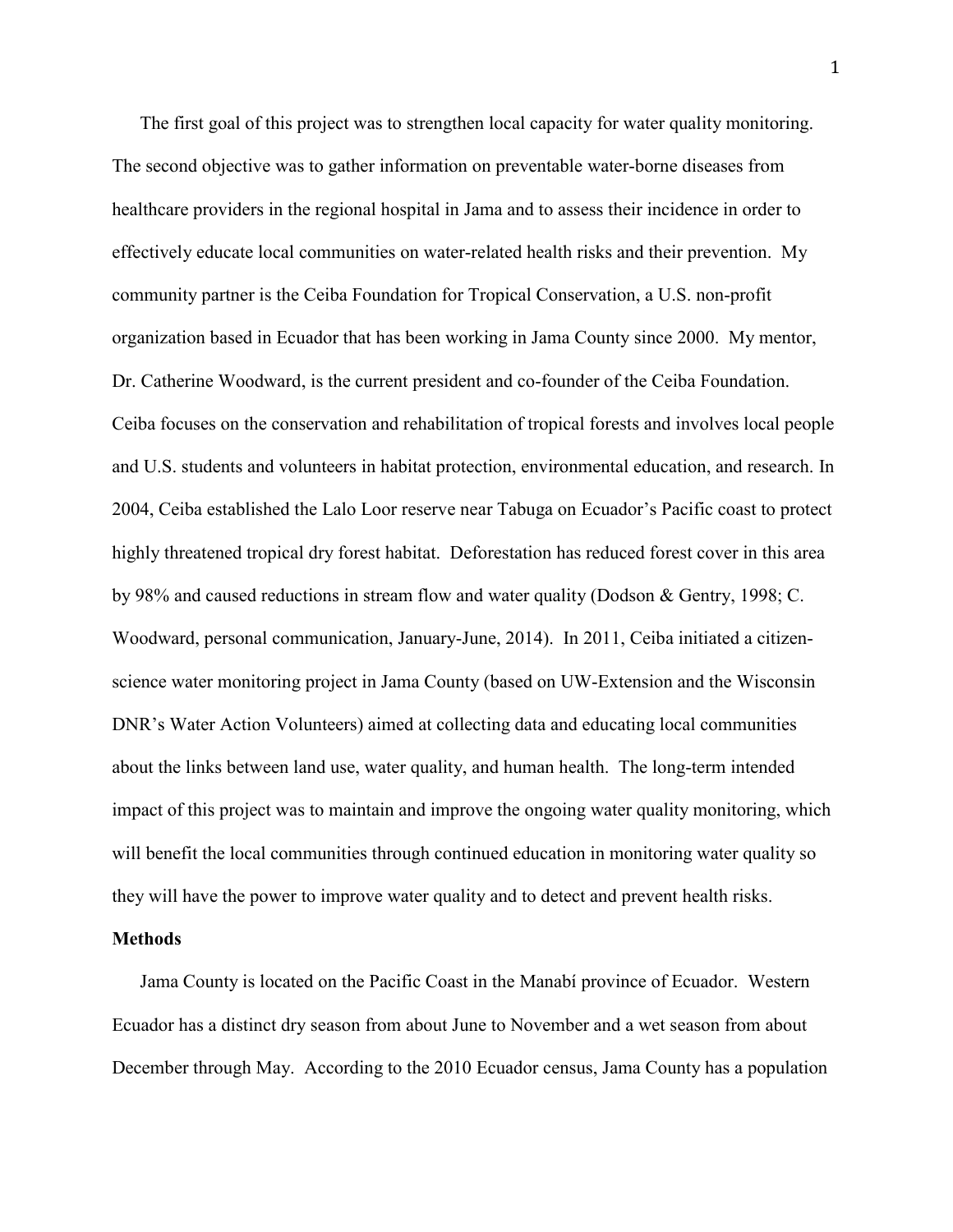of 23,253 people (Resultados del Censo, 2010). The Hospital de Jama (Jama Hospital), located in the town of Jama, the county seat, was originally built to function as a hospital but is used solely as a clinic since it did not pass hospital certification. However, it is commonly referred to as the hospital. The next closest medical clinic is in the city of Pedernales, about 50 kilometers to the north. The Jama Hospital offers several services, including a laboratory for hematological, urological, coprological, serological, and bacteriological exams.

I visited the hospital twice prior to beginning data collection: first in May 2014 and again in early June 2014. During these visits, I spoke with a doctor at the hospital as well as the laboratory director to explain the purpose of my project, obtain permission, and review the amount, type and format of data available. The Jama Hospital does not have a computerized patient records system, so all records that are logged are documented on paper medical forms. However, much of the patient information was incomplete or illegible. For example, patient hometown was frequently listed as the location of the hospital or simply not recorded. Also, gender was not specifically recorded, and had to be deduced from first name, which was often illegible or unfamiliar. Records were presented to me as unorganized piles in a cardboard box. I tried to organize based on date and month, but records were available for only several days for many of months in 2013 and 2014.

The purpose of data collection was to assess the incidence of and identify the most common water-borne disease pathogens present in the human population of Jama County. I proposed multiple research questions for data collection and analysis: "what are the three most common pathogens in both fecal and blood exams?," "how common is co-infection and which pathogens are more common with co-infection?," and "what ages were the patients with positive fecal and blood exam results for water-related pathogens?." I spent 15 days during June 2014 collecting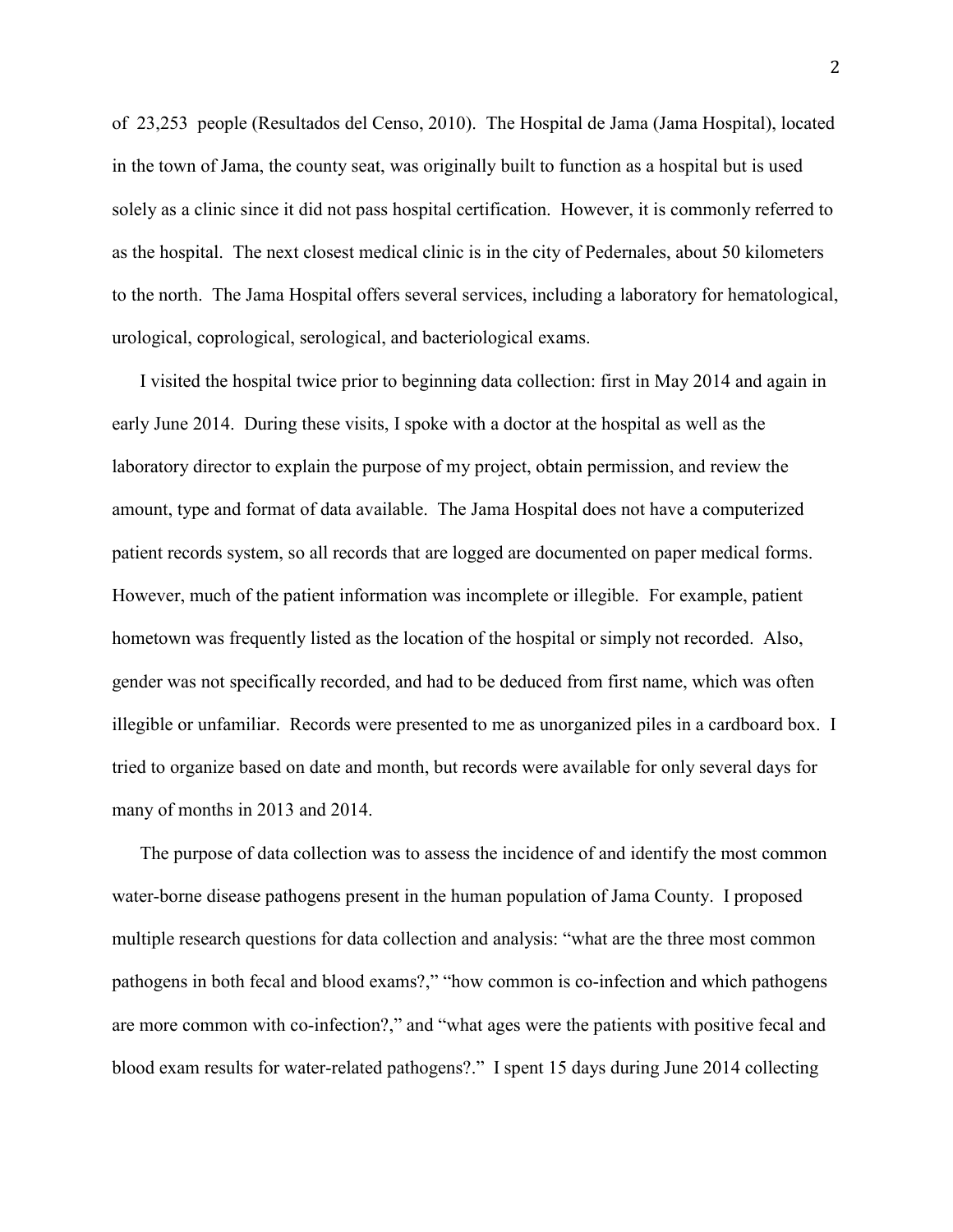data at the Jama Hospital. I recorded the date of treatment, age, gender, community, county and province for every patient, and I did not record any personally identifiable information for any of the patients. When a fecal exam had been performed, I recorded presence/absence of bacteria, protozoans, cysts, and worms and other parasites. I also noted the results of blood tests for *Hepatitis A* virus, *Dengue* Virus, and *Helicobacter pylori* when these were performed. I recorded data from patient visits over three days in September 2013, 21 days in October 2013 and 21 days in November 2013 (dry season) as well as 7 days in March 2014 and 17 days in April 2014 (wet season). I recorded data from these days in particular since they were the only dates in the 2013 dry season and the 2014 wet season with available records.

#### *Data analysis*

The goal of this project is to use data analysis to plan a constructive way to communicate disease threats and possible preventive measures to the local communities. In order to answer the previously posed questions, I determined the frequency of pathogen occurrence without coinfection, the frequency of co-infection by more than one pathogenic micro-organism, and the frequency of pathogen occurrence alone or with co-infection in relation to the total number of patients, the number of patients with a fecal exam, and the number of patients with a positive fecal exam for the wet season, dry season and total (wet and dry). Co-infection is infection of an individual by more than one pathogenic micro-organism at one time. I then arranged the data by age and calculated the frequency of visits for 11 age groups for all patients, the number of patients with a positive fecal exam for pathogen presence, and the percent of total number of patients with a positive fecal exam for wet and dry seasons combined.

*Health Education*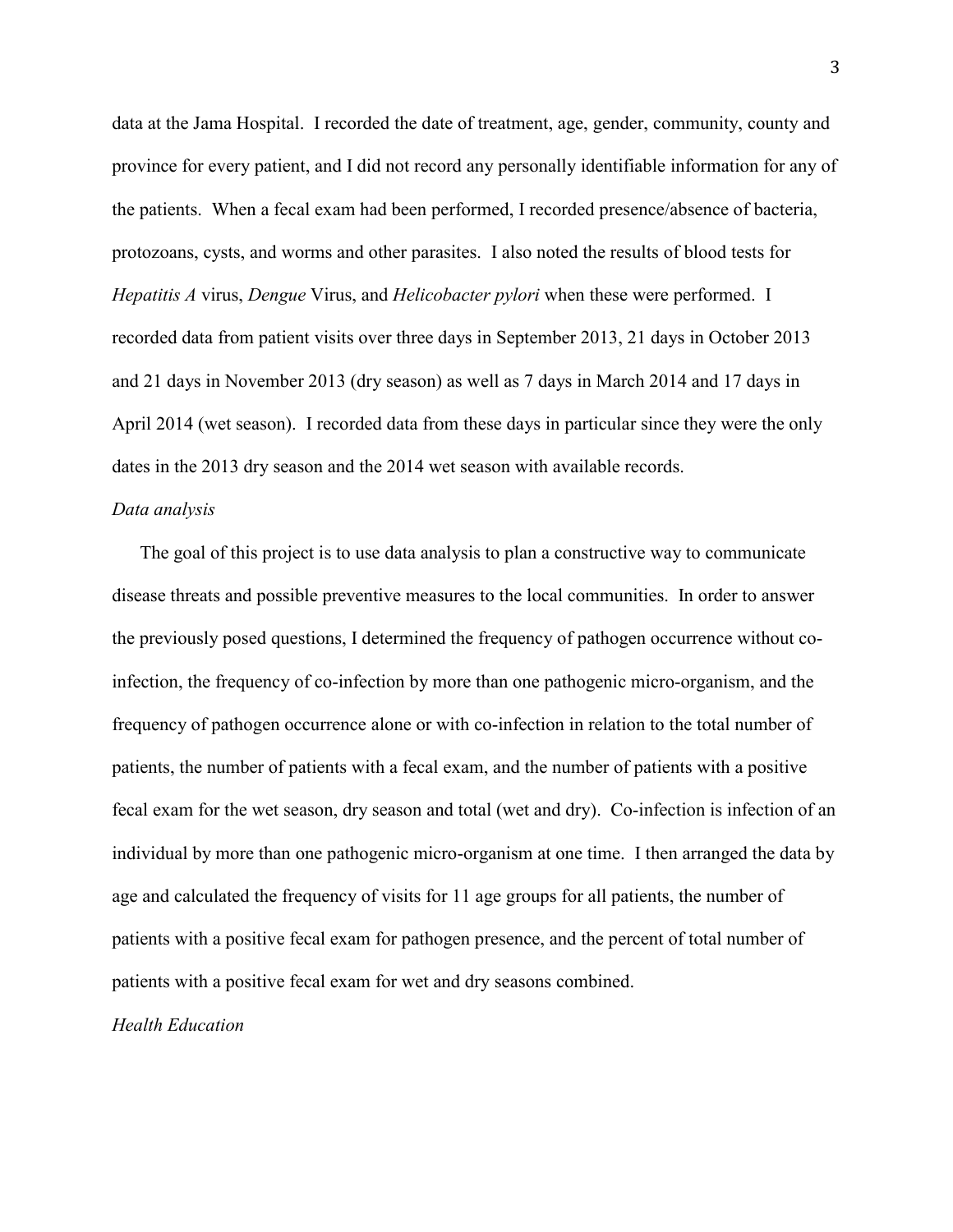Before leaving Ecuador at the end of June 2014, I created and gave a PowerPoint presentation in Spanish to students in Jama County to teach them about water-related disease prevention and the dangers of contaminated water. I presented twice at the Tabuga high school and three times at the Jama high school. Several students from the University of Wisconsin – Madison in the Ceiba Tropical Conservation Spring semester program will present at additional high schools and community centers in Jama County in April and May of 2015.

Finally, I returned to Madison, Wisconsin and worked through Fall 2014 with my mentor to conduct literature and internet research on the most common pathogens found in the Jama Hospital patient sample and create an educational campaign to teach community members about the causes and prevention of major water-borne diseases. The Ceiba Foundation initiated a project several years ago for a group of women in the Camarones community to create and sell biodegradable soap as a source of income and as a way to replace harmful detergents that are released into the environment by community members through bathing and washing clothes and dishes. These soap bars will be disseminated at educational presentations given by several students from the University of Wisconsin – Madison and the Ceiba Tropical Conservation Spring semester program throughout community centers, medical clinics and schools in Jama County during April and May of 2015

#### **Results**

Of the total 2,808 patients whose records I viewed, 492 (17.5%) had a fecal examination and 224 (45.5%) of those fecal examinations had a positive result for infection by a water-related pathogen or parasite. Assuming those who did not have a fecal exam did not have an intestinal pathogen, this translates to an estimated 7.98% of Jama Hospital visitors suffering from a waterborne parasite or pathogen (Table 1). Most of the patients whose records contributed to the data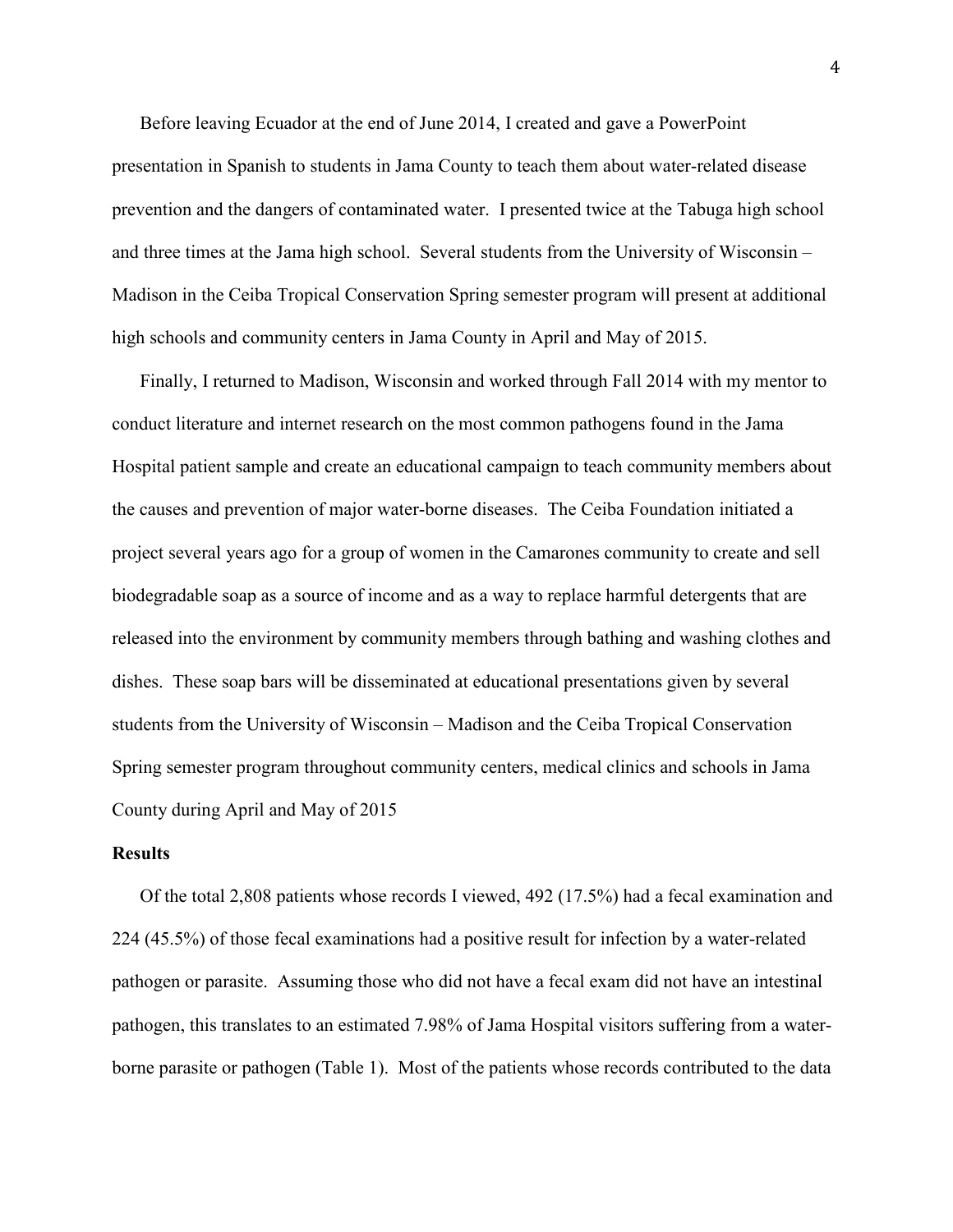were from Cantón Jama, while several were from Cantón Pedernales, Rocafuerte, Atahualpa, or Chone, all in the Manabí province of Ecuador.

In both the dry and rainy seasons, *Entamoeba histolytica, Entamoeba coli,* and *Giardia lamblia* were the most frequently occurring pathogens occurring both alone and in co-infections with another organism. Overall infection rates out of the 2808 total patient records surveyed during the combined wet and dry seasons were 6.3% with *E. histolytica* (with 2.8% coinfected), 3.7% with *Entamoeba coli* (with 2.4% coinfected), and 0.8% with *G. lamblia* (with 0.4% coinfected) (Table 1). Infection with *Entamoeba coli* alone was more common during the wet than the dry season ( $X^2$ <sub>Calc</sub>=4.57, df=1, p < 0.05).

Co-Infection with more than one pathogenic micro-organism was fairly common. The most frequently occurring co-infections were *E. histolytica* with *Entamoeba coli* (2.2% of the 2,808 records surveyed)*, E. histolytica* and *G. lamblia* (0.4%)*,* and finally *E. histolytica*, *Entamoeba coli,* and *G. lamblia* (0.1%) (Table 1). Other co-infections included various combinations of *E. histolytica, Entamoeba coli, G. lamblia, Hymenolepis nana* (tapeworm)*, Trichuris trichiura* (roundworm)*,* and *Ascaris lumbricoides* (roundworm) in both seasons*.* One patient during the dry season had a co-infection with four species: *H. nana, T. trichiura, E. histolytica,* and *G. lamblia. H. nana* was found in two patients during the rainy season. *Trichomona intestinalis,* a protozoan, was found in two patients and *A. lumbricoides* was found in one patient during the dry season.

Although the total number of patients having blood examinations was not recorded during data collection, incidence of water-related blood pathogens *Hepatitis A Virus* (causes Hepatitis A)*, Dengue Virus (*causes Dengue Fever)*,* and *Helicobacter pylori* bacterial infections were recorded. *H. pylori* was most common (2.6% of all 2,808 patients), and *Hepatitis A Virus*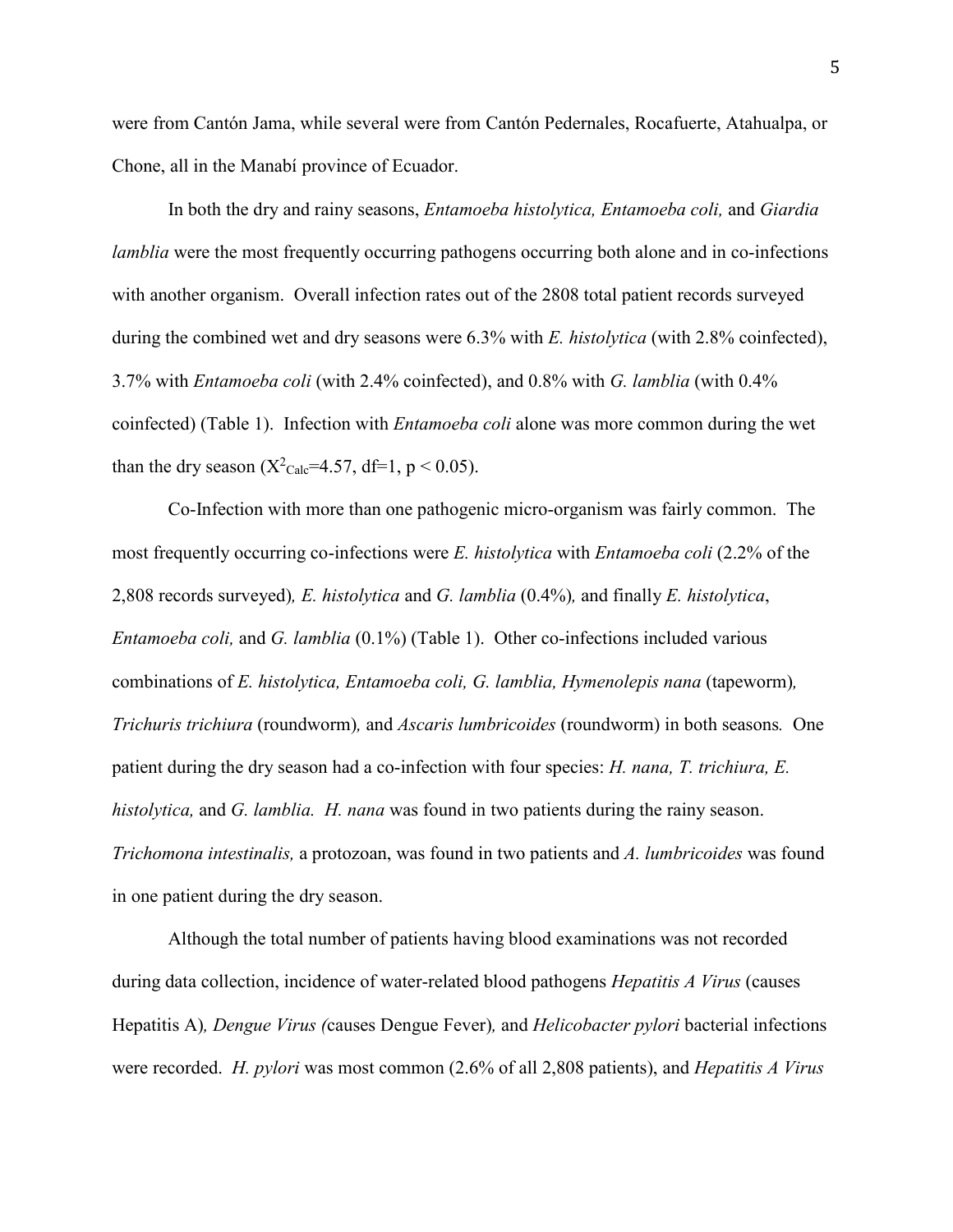and *Dengue Virus* were each present in 0.3% of all patients. *H. pylori* was more frequent during the dry season than the wet season  $(X^2_{\text{Calc}}=6.72, df=1, p < 0.01)$ , which is opposite of the results presented by Domínguez-Bello et al. (2002) in Venezuela, where *H. pylori* was more common in the wet season.

Recorded ages of all patients visiting the Jama Hospital during the wet and dry seasons ranged from one month to 94 years. 48.8% of all patients visiting the Jama Hospital were between the ages of 6 and 30 (Figure 1A). Patients under 10 years of age ( $n = 295$ ) and between the ages of 80 and 94 ( $n = 44$ ) had the highest proportions of incidence of diagnosed waterrelated pathogens or parasites (14.9% and 11.36% , respectively) (Figures 1B and C).

#### **Discussion**

The most common pathogenic organisms found in this study and their modes of transmission suggest that people are coming into contact with contaminated water in these communities. *Entamoeba histolytica,* the most frequently occurring pathogen in this study, is a parasitic protozoan transmitted by cysts transferred from feces to mouth via unwashed food and hands (Bray and Harris, 1977). Previous work in The Gambia, West Africa found higher *E. histolytica* prevalence at the beginning of the wet season than at other times of the year (Bray and Harris, 1977). Additionally, Amin (2002) found that *E. histolytica* prevalence is highest during the wetter summer months of July through October in 48 states and the District of Columbia in the United States. However we detected no such pattern; infection rates with *E. histolytica* were near 6% in both seasons (Appendix I). *Entamoeba coli*, the second most common pathogenic organism found in this study is also transmitted via cysts carried from feces to mouth (Hashmey, Genta & Clinton White, 1996). *Giardia lamblia* was the third most common pathogen and is a protozoan that has a high resistance to chemicals used in water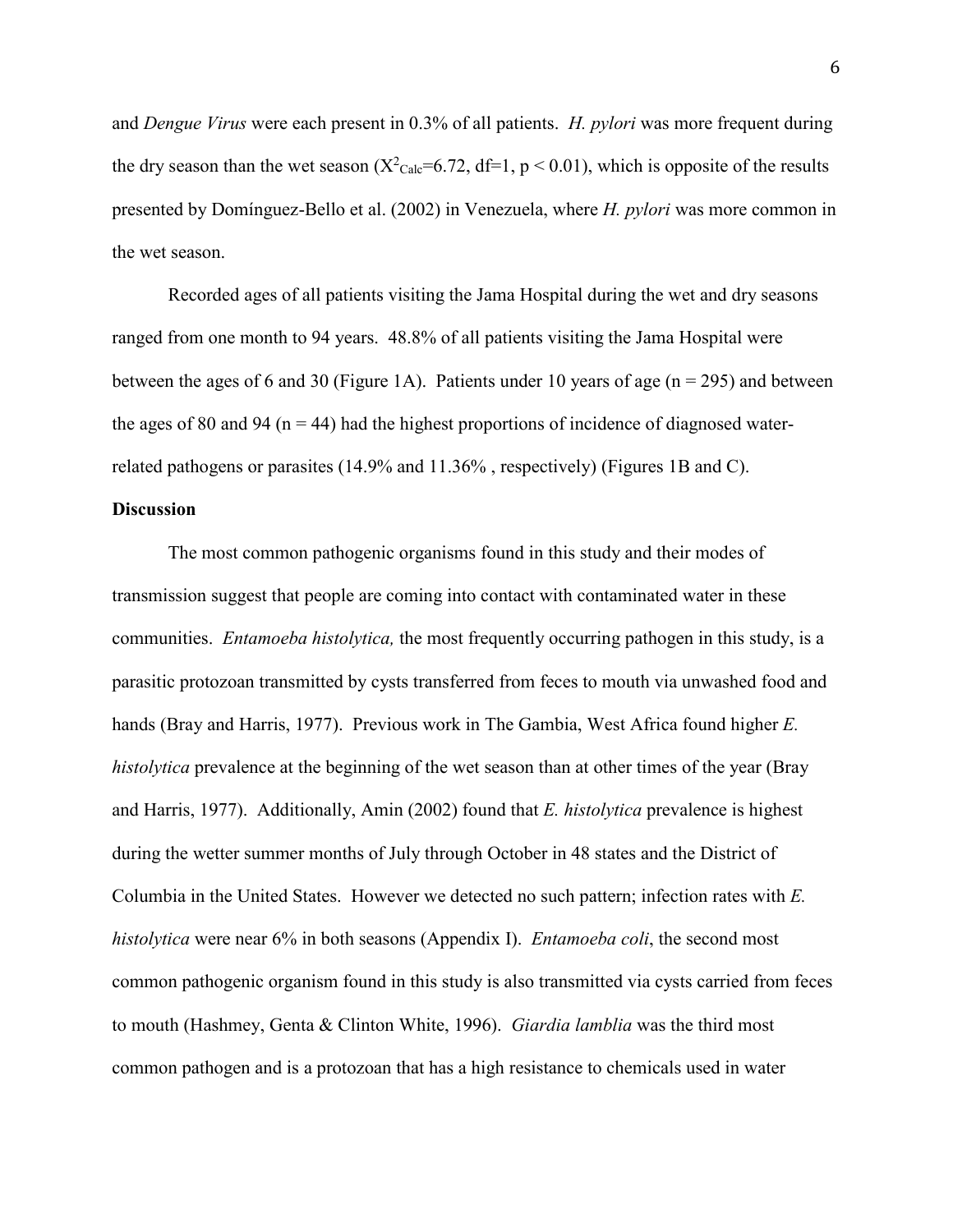treatment (WHO "Water Quality," 2001). Consumption of water contaminated by feces is the main means of transmission of giardia cysts (Adam, 2001). The cyst transforms into the trophozoite form when exposed to the acidic environment of the small intestine, where it causes symptoms such as diarrhea (Adam, 2001).

Those patients who tended to have at least one pathogen were commonly infected with one or more additional pathogens, which is referred to as a co-infection. Several risk factors for diarrheal diseases include household demographic factors, socioeconomic factors, water, sanitation, and hygiene (Bhavnani et al., 2014). People in higher-risk environments are more likely to be exposed to pathogenic organisms, and those exposed to contaminated water more frequently likely are exposed to more than one pathogenic organism, resulting in infection by multiple pathogens at the same time. We did not collect personally identifiable information from patient records in this study, precluding further analysis of risk factors in infected and coinfected people.

Incidence of pathogens in blood exams also suggests that people are consuming contaminated water and practicing inadequate sanitation and hygiene. Hepatitis A, caused by an enterovirus, tends to occur in areas with low hygiene standards and is controlled in developed areas through sanitation, hygiene and appropriate water storage (WHO "Water Quality," 2001). Dengue fever, caused by DEN-1, DEN-2, DEN-3 and DEN-4 virus serotypes of the genus *Flavivirus,* is transmitted through a mosquito vector by the *Aedes aegypti* and *Aedes albopictus (Asian Tiger mosquito)* species (Gubler & Clark, 1995). Dengue fever is spread by *A. Albopictus* in Ecuador, and no literature was available supporting the spread of Dengue Fever by *A. aegypti*  in Ecuador (Vasconcelos et al., 1999). Transmission of Dengue virus is facilitated by the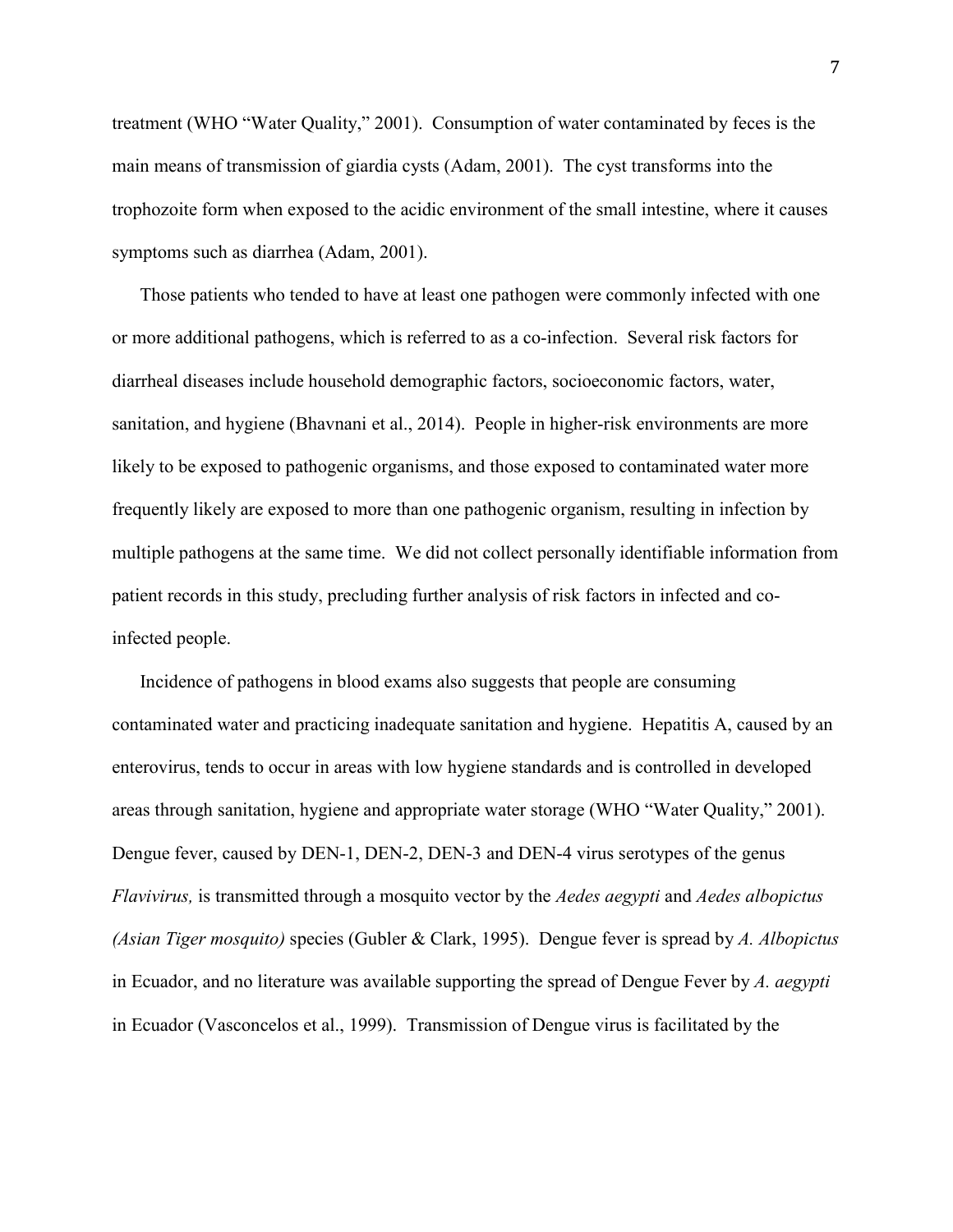increase in population density of these species caused by inadequate water, sewer and waste management systems (Gubler & Clark, 1995).

*Helicobacter pylori* is a bacteria that causes gastrointestinal and duodenal ulcers. Infection has been shown to lead to an increased risk of gastric carcinoma (Klein & Graham, 1991). Although the method of transmission remains unknown, prevalence of *H. pylori* tends to correlate with unsanitary home water sources and is much higher in low-income than highincome families (Klein & Graham, 1991; US Dept. of Health, 2010).

Several difficulties regarding data collection arose during this study. Records were not computerized or organized chronologically, so I spent much of the first few days of data collection organizing piles of paper records and deciphering the handwritten information. Furthermore, data was recorded inconsistently and there were temporal gaps in patient records, suggesting not all records were preserved. We cannot assume that data collected at the hospital, for example proportions of ages and genders, and of patients positive for blood and intestinal pathogens, are representative of the entire Jama population. Overall, the water-related pathogens pose a serious threat to human health in a substantial portion of the population, especially the young and the old, in Jama County and coastal Ecuador.

#### **References**

Adam, R.D. (2001). Biology of *Giardia lamblia*. *Clin. Microiol, 14*(3), 447-469.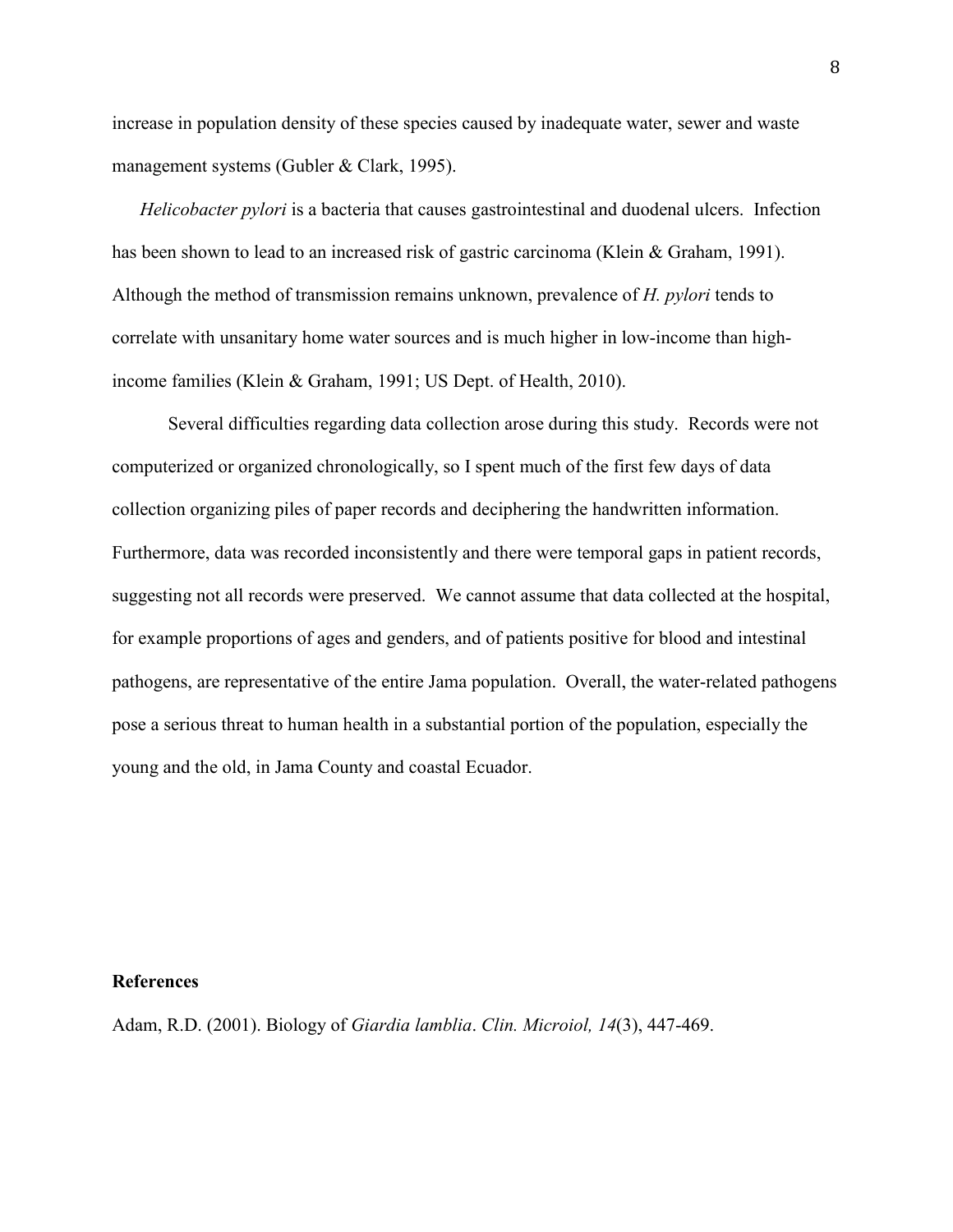- Amin, O. M. (2002). Seasonal prevalence of intestinal parasites in the United States during 2000. *Am. J. Trop. Med. Hyg*., *66*(6), 799–803.
- Ayalew, D., Boelee, E., Endeshaw, T., & Petros, B. (2008). Cryptosporidium and Giardia infection and drinking water sources among children in Lege Dini, Ethiopia. *Tropical Medicine and International Health*, *13*(4), 472-475.
- Bhavnani, D., Goldstick, J.E., Cevallos, W., Trueba, G., & Eisenberg, J.N.S. (2014). Impact of Rainfall on Diarrheal Disease Risk Associated with Unimproved Water and Sanitation. *The American Society of Tropical Medicine and Hygiene, 90*(4), 705**–**711.
- Bray, R.S., & Harris, W.G. (1977). The epidemiology of infection with Entamoeba histolytica in The Gambia, West Africa. *Transactions of the Royal Society of Tropical Medicine and Hygiene*, *71*(5), 401-407.
- Dodson, C. H., & Gentry, A.H. (1998). Biological Extinction in Western Ecuador. *Annals of the Missouri Botanical Garden, 78*, 273-295.
- Domínguez-Bello, M.G., Beker, B., Guelrud, M., Vivas, J., Peraza, S., Pérez, M.E., & Pericchi, L.R. (2002). Short report: socioeconomic and seasonal variations of Helicobacter pylori infection in patients in Venezuela. *Am. J. Trop. Med. Hyg., 66*(1), 49–51.
- Eisenberg, J.S., Scott, J.C., & Porco, T. (2007). Integrating Disease Control Strategies: Balancing Water Sanitation and Hygiene Intervention to Reduce Diarrheal Disease Burden. *American Journal of Public Health*, *97*(5), 846-852.
- Gubler, D.J., & Clark, G.G. (1995). Dengue/Dengue Hemorrhagic Fever: The Emergence of a Global Health Problem. *Emerging Infectious Diseases. 1*(2), 55-57.
- Hashmey, R., Genta, R.M., & Clinton White Jr., A. (1996). Parasites and Diarrhea. I: Protozoans and Diarrhea. *J Travel Med, 4*,17-31.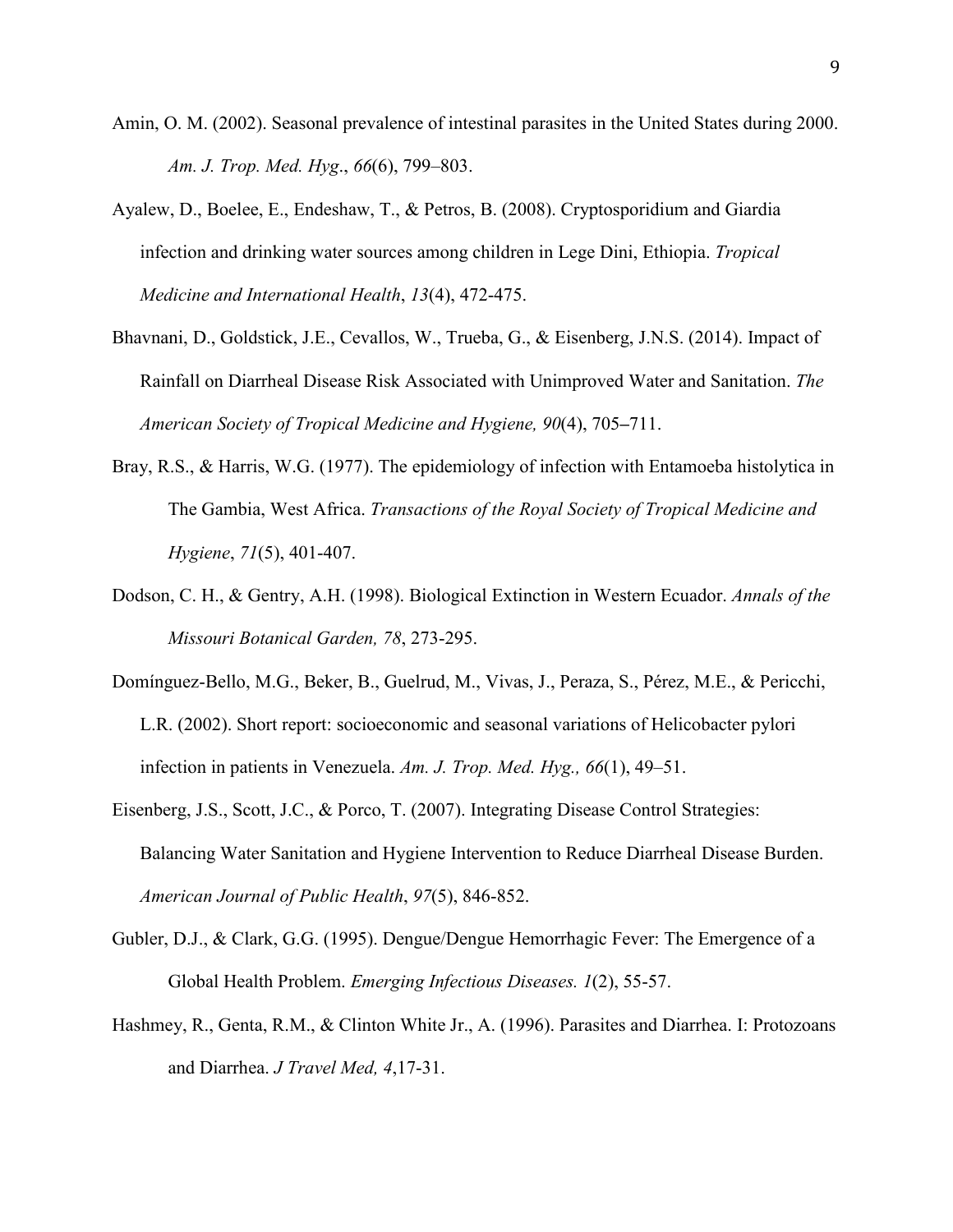- Instituto nacional ecuatoriano de estadística y censos (2010). 07: Datos Adicionales. *Resultados del Censo 2010 de población y viviendad en el Ecuador*, 1-8. Retrieved from http://www.inec.gob.ec
- Klein, P.D., & Graham, D.Y. (1991). Water source as a risk factor for *Helicobacter pylori*  infection in Peruvian children. *Lancet, 337*, 8756.
- Levy, K., Hubbard, A.E., Nelson, K.L., & Eisenberg, J.N.S. (2009). Drivers of Water Quality Variability in Northern Coastal Ecuador. *Environ. Sci. Technol, 43*, 1788–1797.
- U.S. Department of Health and Human Services (2010). *H. pylori* and Peptic Ulcers. *National Digestive Diseases Information Clearinghouse, 10* 1-8.
- Vasconcelos, P.F.C., Rosa, A.P.A.T., Pinheiro, F.P., Rodrigues, S.G., Rosa, E.S.T., Cruz, A.C.R., & Rosa, J.F.S.T. (1999). Aedes aegypti, Dengue and Re-urbanization of Yellow Fever in Brazil and other South American Countries -Past and Present Situation and Future Perspectives. *World Health Organization Dengue Bulletin, 23*, 55-66.
- World Health Organization (2001). Assessment of risk and risk management for water-related infectious disease. *Water Quality: Guidelines, Standards and Health, 1,* 1-424.
- World Health Organization (2013). Media Centre: Diarrhoeal disease. *WHO Fact Sheet, N°330*. Retrieved from http://www.who.int/mediacentre/factsheets/fs330/en/
- World Health Organization (2014). Water-related diseases. *Water Sanitation Health,*. Retrieved from http://www.who.int/water\_sanitation\_health/diseases/diarrhoea/en/

### **Acknowledgements**

The current project was funded by a Wisconsin Idea Fellowship, which was awarded in March 2014.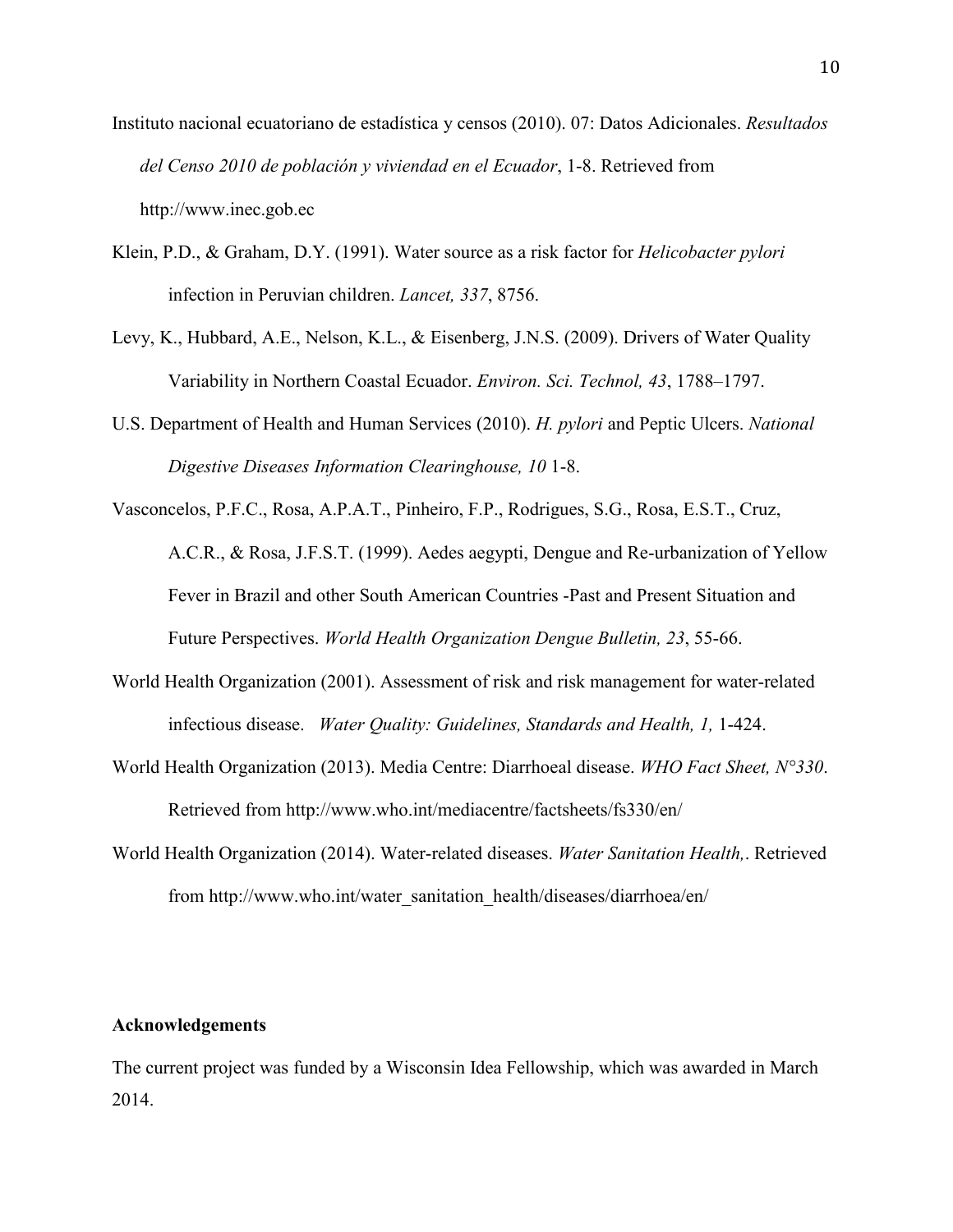**Tables and Figures**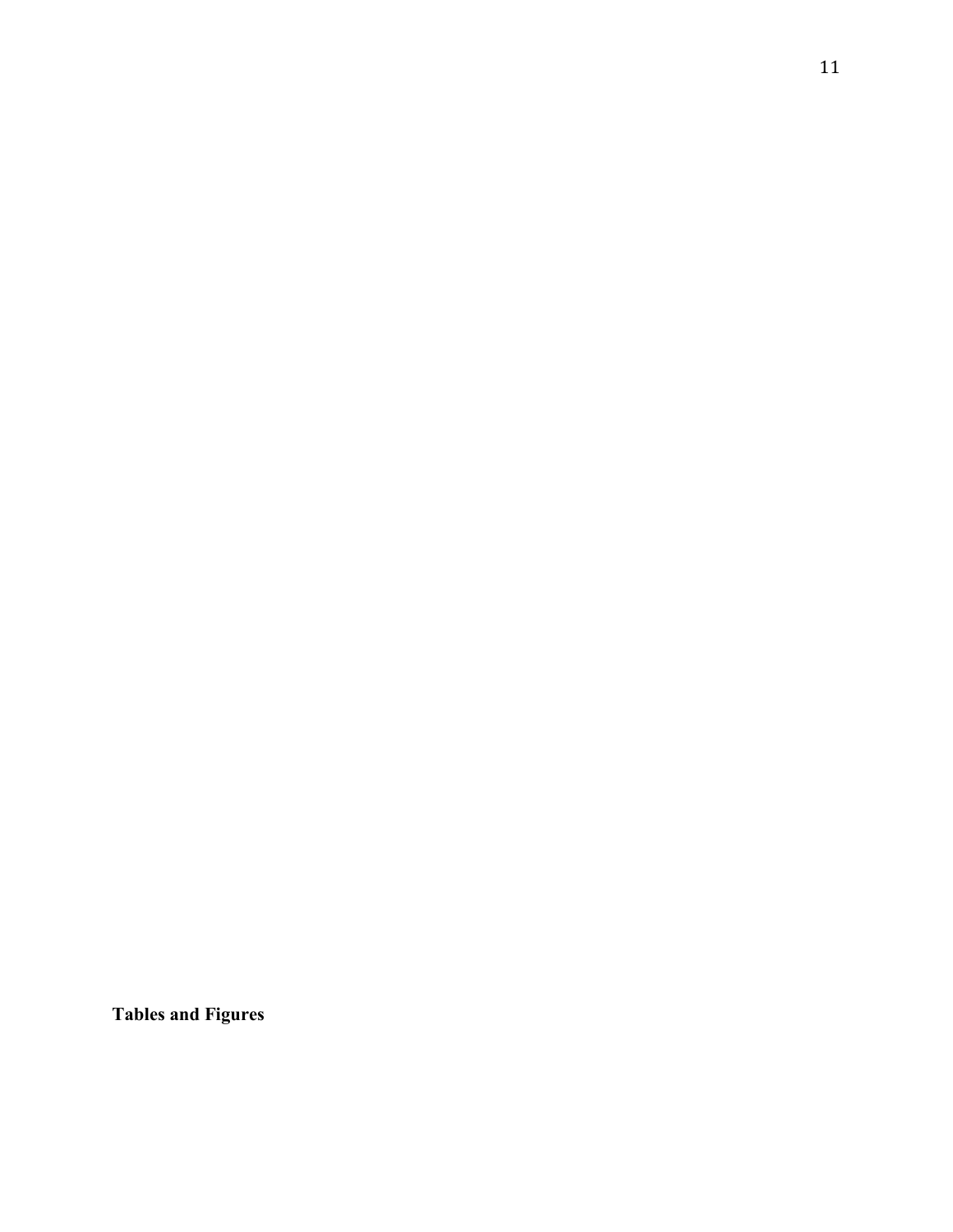



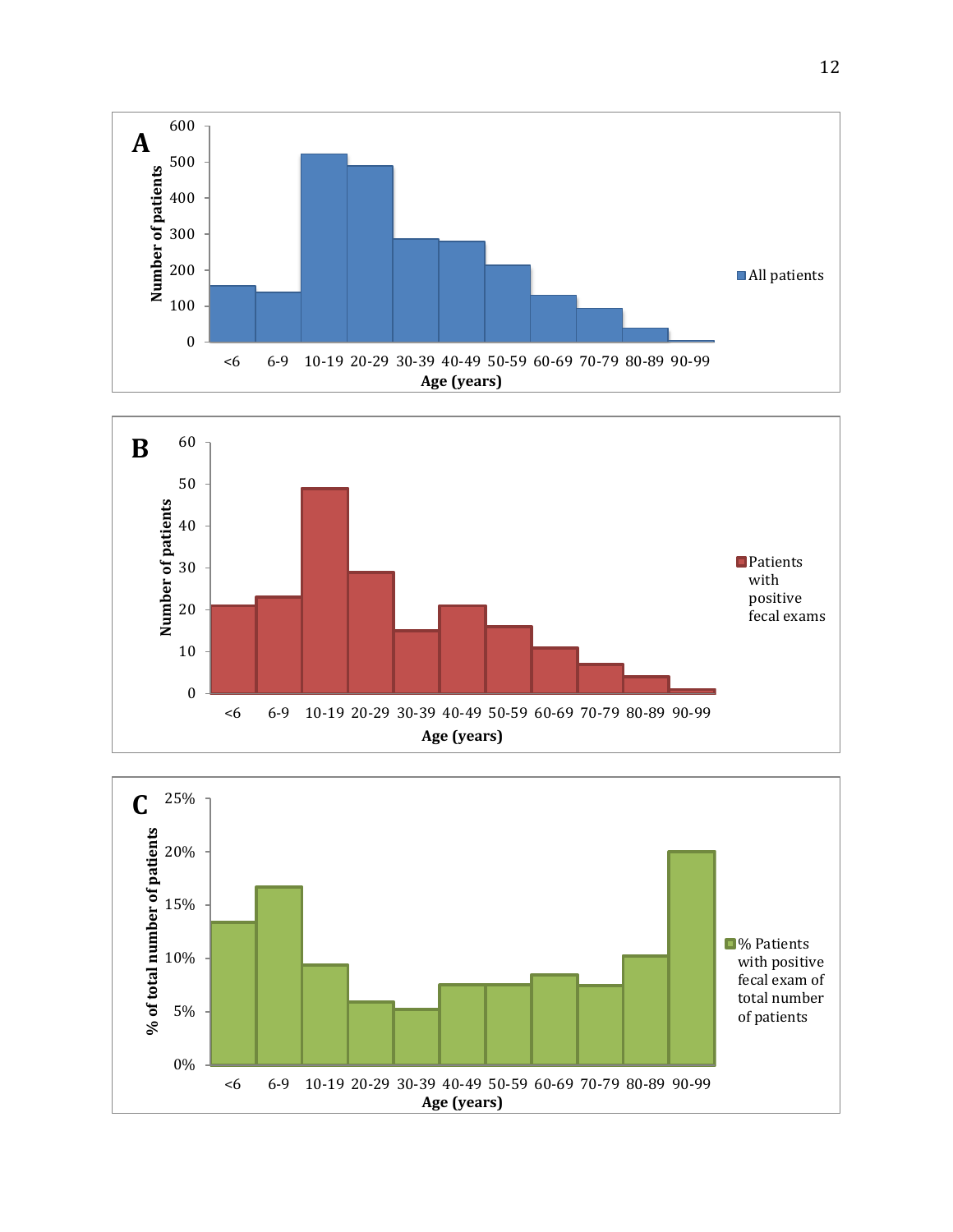**Figure 1.** Histogram of the frequency of ages of all patients receiving medical attention as well as the frequency of ages of patients with diagnosed water-related pathogens or parasites at the Jama Hospital during the dry season months of September, October and November 2013 and the wet season months of March and April 2014 combined. Figure A shows the ages of all patients at the Jama Hospital, Figure B shows the ages of patients with positive fecal exams at the Jama Hospital, and Figure C shows the percent of patients with positive fecal exams at out of the total number of patients at the Jama Hospital in that age group.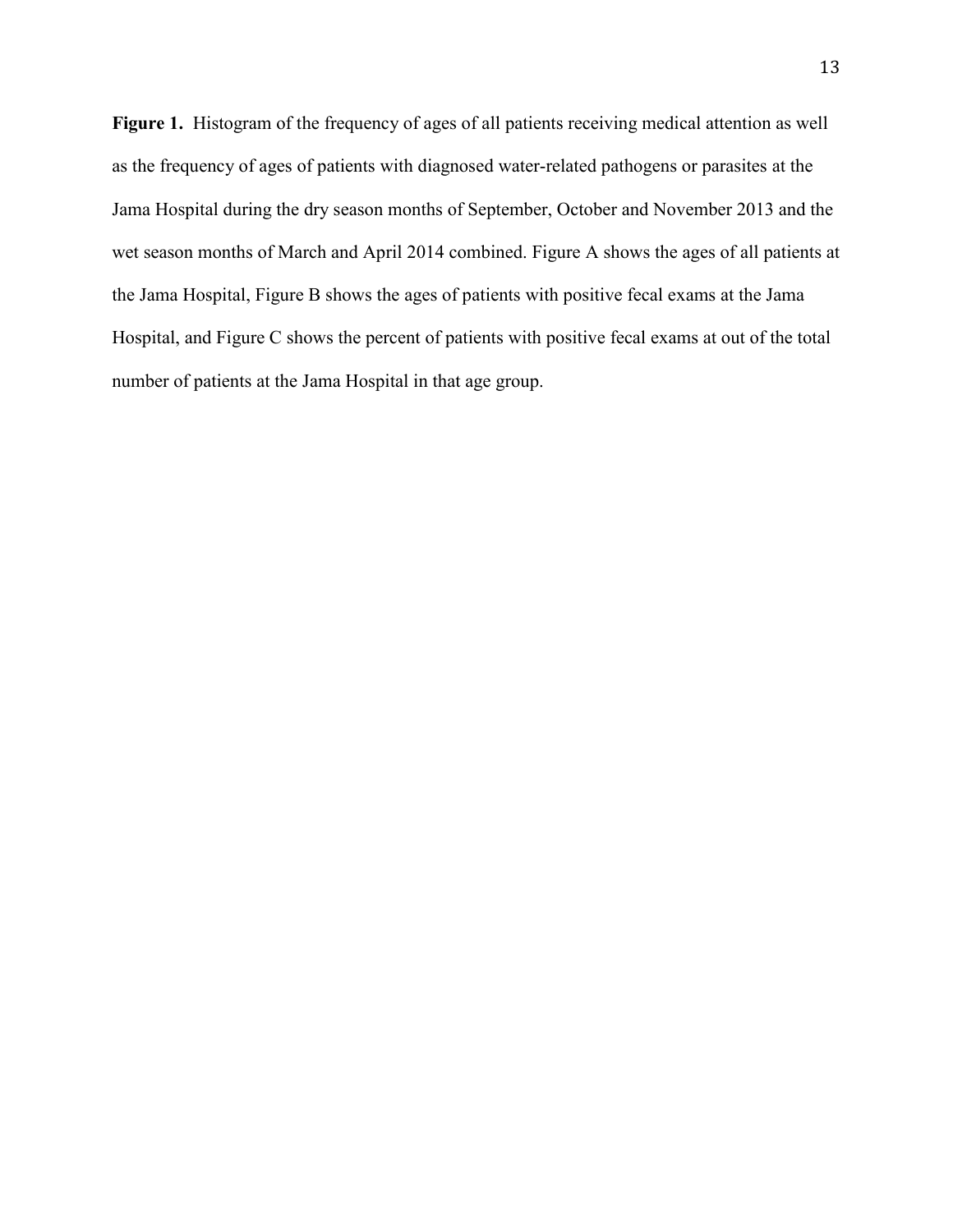# **Appendix**

|                                                  |                            |                        |                         |                                  |                            |                        |                         |                                  | <b>TOTA</b>       |                        |                         |                                  |
|--------------------------------------------------|----------------------------|------------------------|-------------------------|----------------------------------|----------------------------|------------------------|-------------------------|----------------------------------|-------------------|------------------------|-------------------------|----------------------------------|
|                                                  | <b>DRY</b><br>Patie<br>nts | $%$ of<br>Patien<br>ts | $%$ of<br>Fecal<br>Exam | $%$ of<br>$(+)$<br>Fecal<br>Exam | <b>WET</b><br>Patien<br>ts | $%$ of<br>Patien<br>ts | $%$ of<br>Fecal<br>Exam | $%$ of<br>$(+)$<br>Fecal<br>Exam | L<br>Patien<br>ts | $%$ of<br>Patien<br>ts | $%$ of<br>Fecal<br>Exam | $%$ of<br>$(+)$<br>Fecal<br>Exam |
| <b>Patients</b>                                  | 1520                       |                        |                         |                                  | 1288                       |                        |                         |                                  | 2808              |                        |                         |                                  |
| Fecal<br>Exam                                    | 262                        | 17.24<br>$\frac{0}{0}$ |                         |                                  | 230                        | 17.86<br>$\%$          |                         |                                  | 492               | 17.52<br>$\%$          |                         |                                  |
| <b>Positive</b><br>for<br>pathoge<br>$\mathbf n$ | 117                        | 7.70%                  | 44.66<br>$\frac{0}{0}$  |                                  | 112                        | 8.70%                  | 48.70<br>$\%$           |                                  | 229               | 8.16%                  | 46.54<br>$\frac{0}{0}$  |                                  |
| Eh total                                         | 96                         | 6.32%                  | 36.64<br>$\frac{0}{0}$  | 82.05<br>$\frac{0}{0}$           | 81                         | 6.29%                  | 35.22<br>$\frac{0}{0}$  | 72.32<br>$\frac{0}{0}$           | 177               | 6.30%                  | 35.98<br>$\frac{0}{0}$  | 77.29<br>$\frac{0}{0}$           |
| Ec total                                         | 50                         | 3.29%                  | 19.08<br>$\%$           | 42.74<br>$\frac{0}{0}$           | 53                         | 4.11%                  | 23.04<br>$\frac{0}{0}$  | 47.32<br>$\frac{0}{0}$           | 103               | 3.67%                  | 20.93<br>$\frac{0}{0}$  | 44.98<br>$\%$                    |
| <b>Gl</b> total                                  | 10                         | 0.66%                  | 3.82%                   | 8.55%                            | 11                         | 0.85%                  | 4.78%                   | 9.82%                            | 21                | 0.75%                  | 4.27%                   | 9.17%                            |
| Eh alone                                         | 53                         | 3.49%                  | 20.23<br>$\%$           | 45.30<br>$\frac{0}{0}$           | 46                         | 3.57%                  | 20.00<br>$\frac{0}{0}$  | 41.07<br>$\frac{0}{0}$           | 99                | 3.53%                  | 20.12<br>$\frac{0}{0}$  | 43.23<br>$\frac{0}{0}$           |
| Ec alone                                         | 12                         | 0.79%                  | 4.58%                   | 10.26<br>$\frac{0}{0}$           | 25                         | 1.94%                  | 10.87<br>$\%$           | 22.32<br>$\frac{0}{0}$           | 37                | 1.32%                  | 7.52%                   | 16.16<br>$\frac{0}{0}$           |
| <b>Gl</b> alone                                  | 5                          | 0.33%                  | 1.91%                   | 4.27%                            | 4                          | 0.31%                  | 1.74%                   | 3.57%                            | 9                 | 0.32%                  | 1.83%                   | 3.93%                            |
| Eh/Ec                                            | 36                         | 2.37%                  | 13.74<br>$\%$           | 30.77<br>$\frac{0}{0}$           | 27                         | 2.10%                  | 11.74<br>$\frac{0}{0}$  | 24.11<br>$\frac{0}{0}$           | 63                | 2.24%                  | 12.80<br>$\frac{0}{0}$  | 27.51<br>$\%$                    |
| Eh/Gl                                            | $\overline{\mathbf{3}}$    | 0.20%                  | 1.15%                   | 2.56%                            | $\overline{7}$             | $0.54\%$               | 3.04%                   | 6.25%                            | 10                | $0.36\%$               | 2.03%                   | 4.37%                            |
| Eh/Ec/Gl                                         | $\boldsymbol{2}$           | 0.13%                  | 0.76%                   | 1.71%                            | $\boldsymbol{0}$           | $0.00\%$               | $0.00\%$                | $0.00\%$                         | 2                 | 0.07%                  | $0.41\%$                | 0.87%                            |
| HepA<br>total                                    | 1                          | 0.07%                  | $0.38\%$                | $0.85\%$                         | ${\bf 8}$                  | 0.62%                  | 3.48%                   | 7.14%                            | 9                 | 0.32%                  | 1.83%                   | 3.93%                            |
| Dengue<br>total                                  | $\mathbf{3}$               | 0.20%                  | 1.15%                   | 2.56%                            | 6                          | 0.47%                  | 2.61%                   | 5.36%                            | 9                 | 0.32%                  | 1.83%                   | 3.93%                            |
| <b>Hp</b> total                                  | $\bf 47$                   | 3.09%                  | 17.94<br>$\%$           | 40.17<br>$\%$                    | 25                         | 1.94%                  | 10.87<br>$\%$           | 22.32<br>$\%$                    | ${\bf 72}$        | 2.56%                  | 14.63<br>$\frac{0}{0}$  | 31.44<br>$\%$                    |